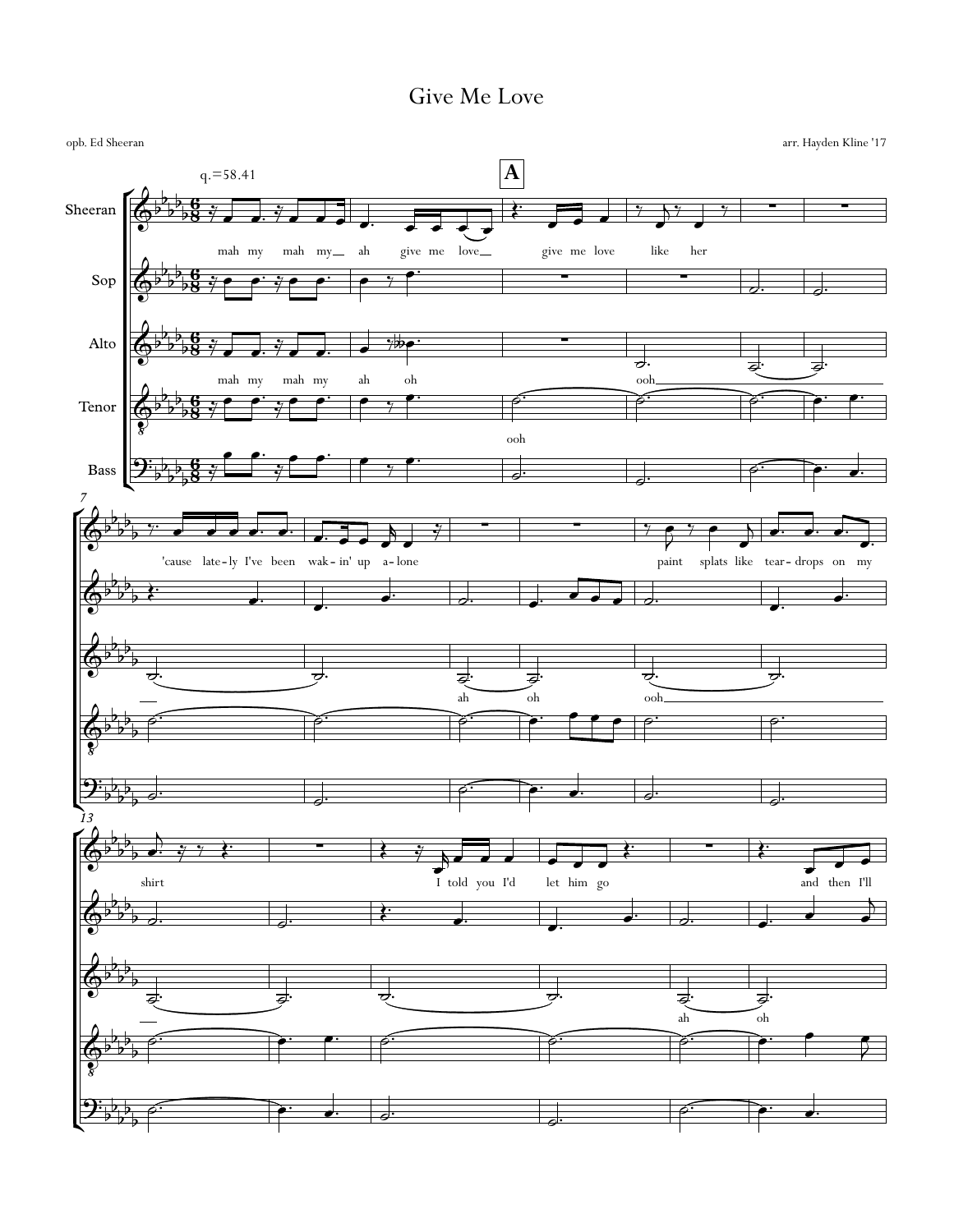



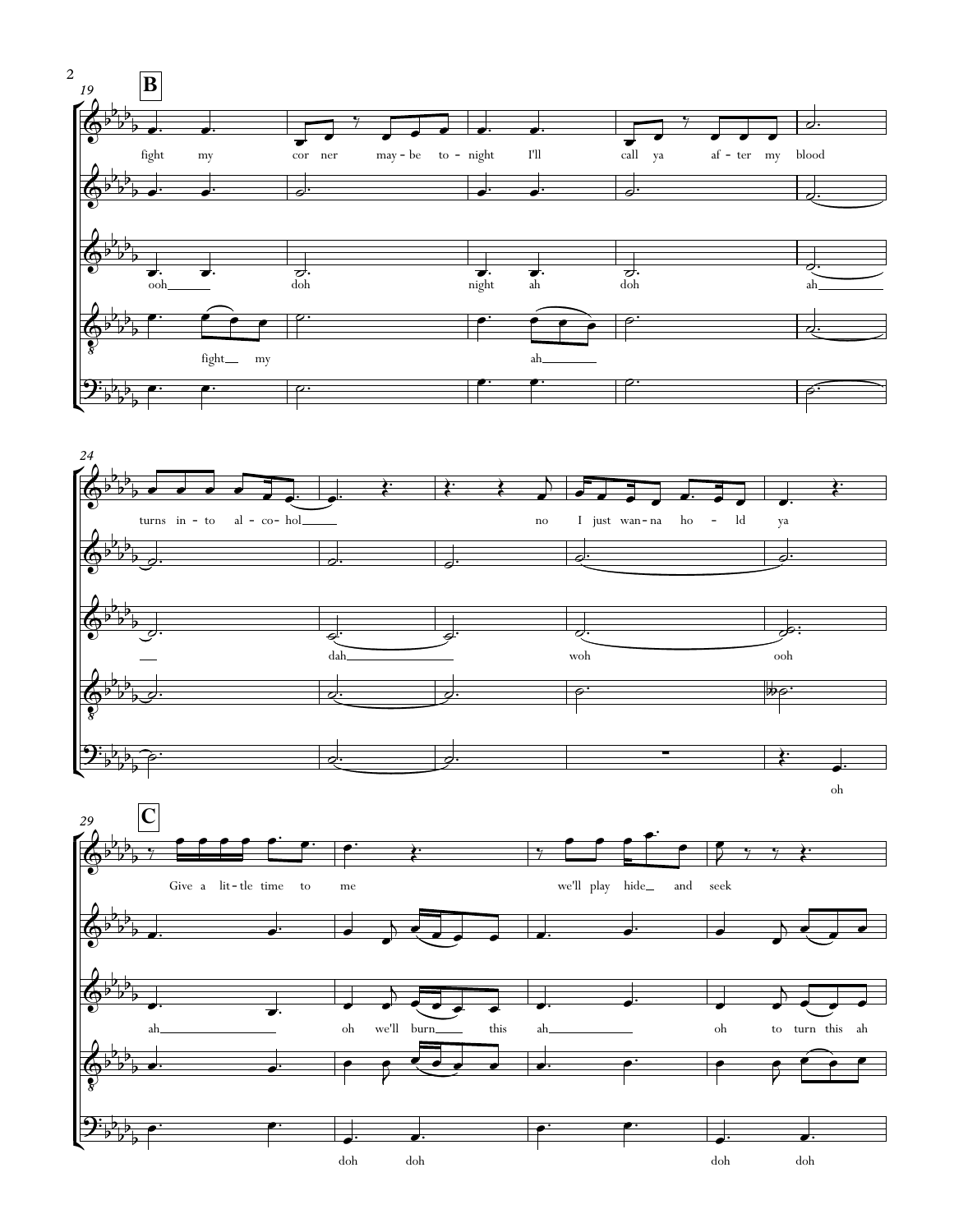



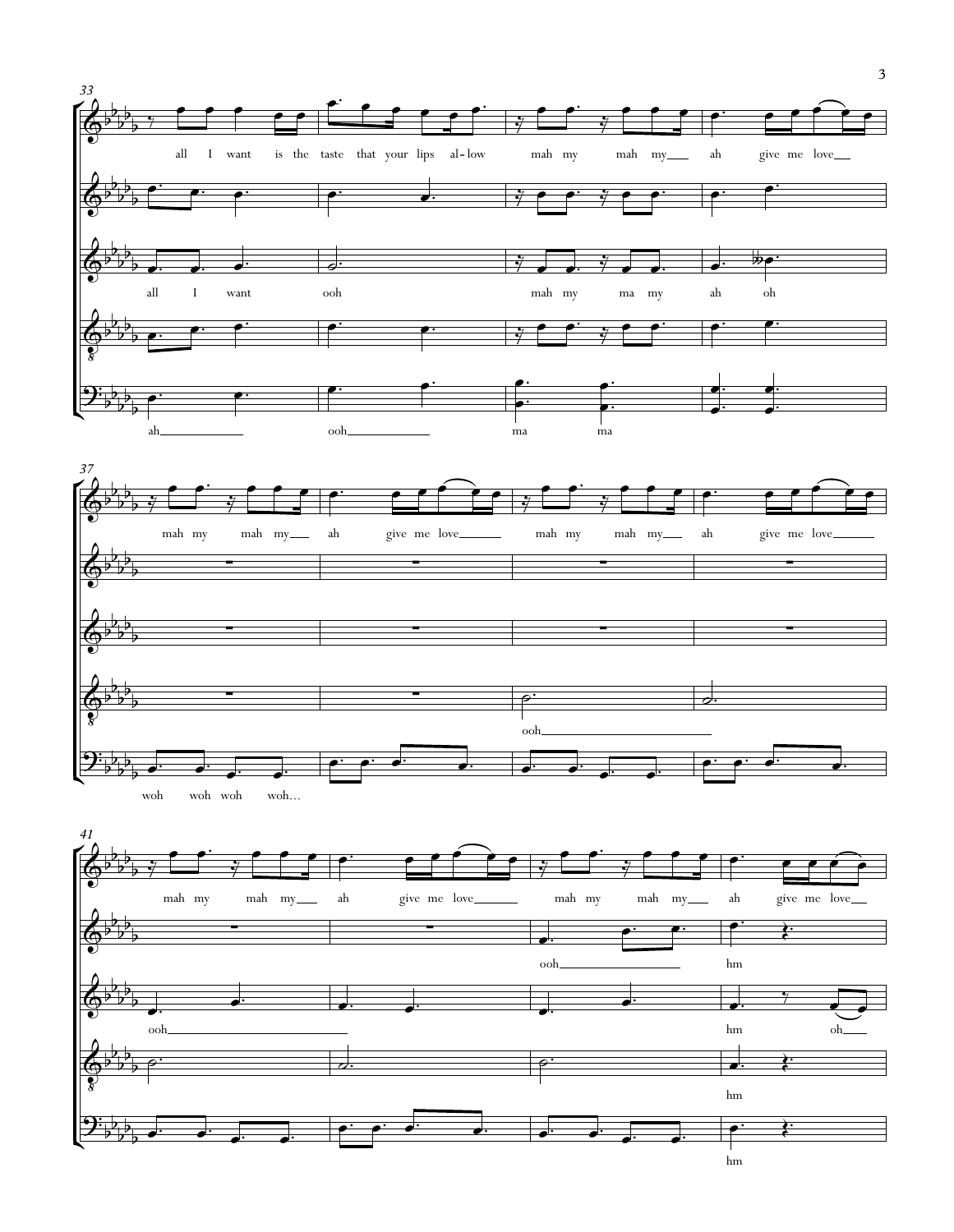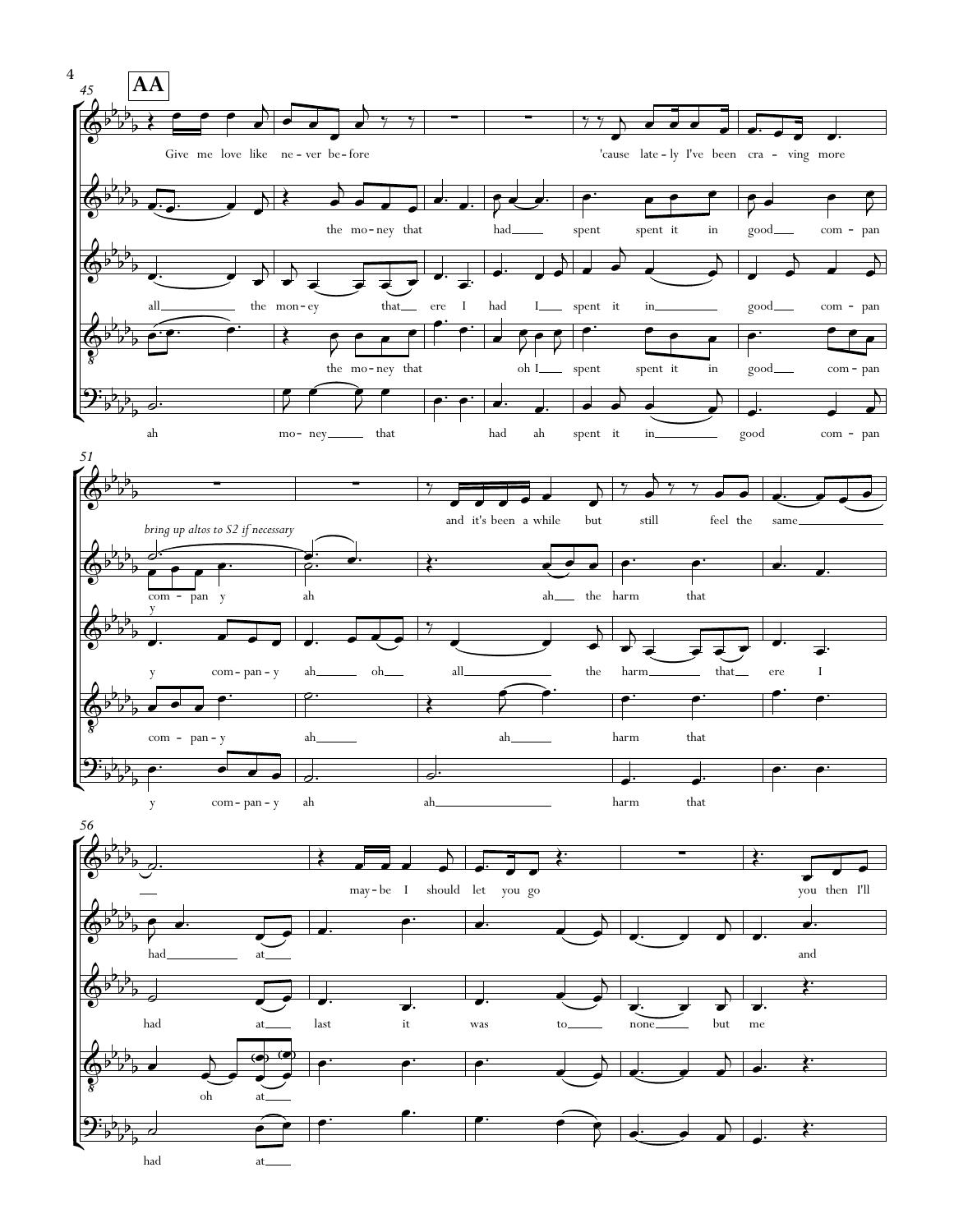

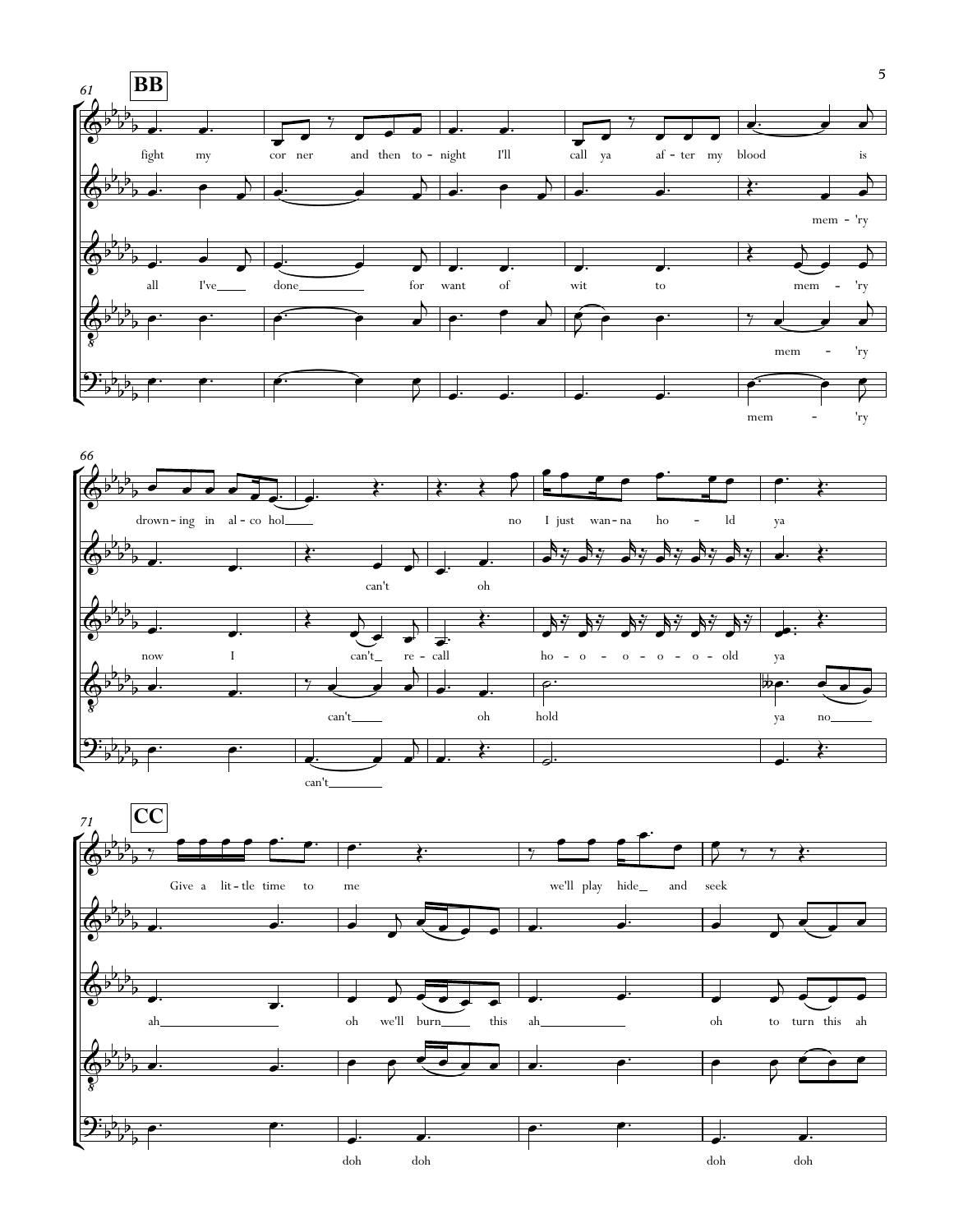









6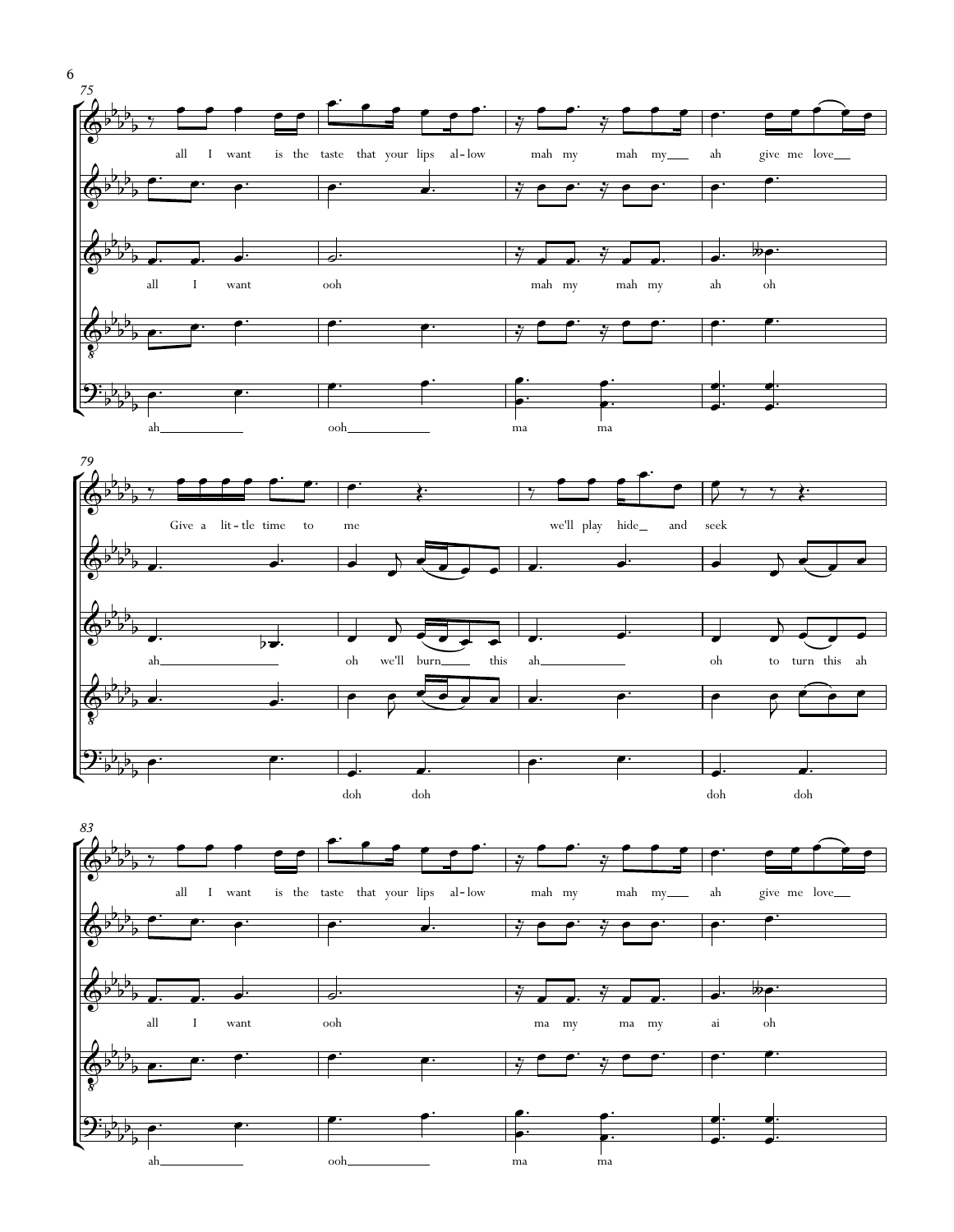





oo ma my ah oo ma my ah oo ma my ah give me love, lov- er...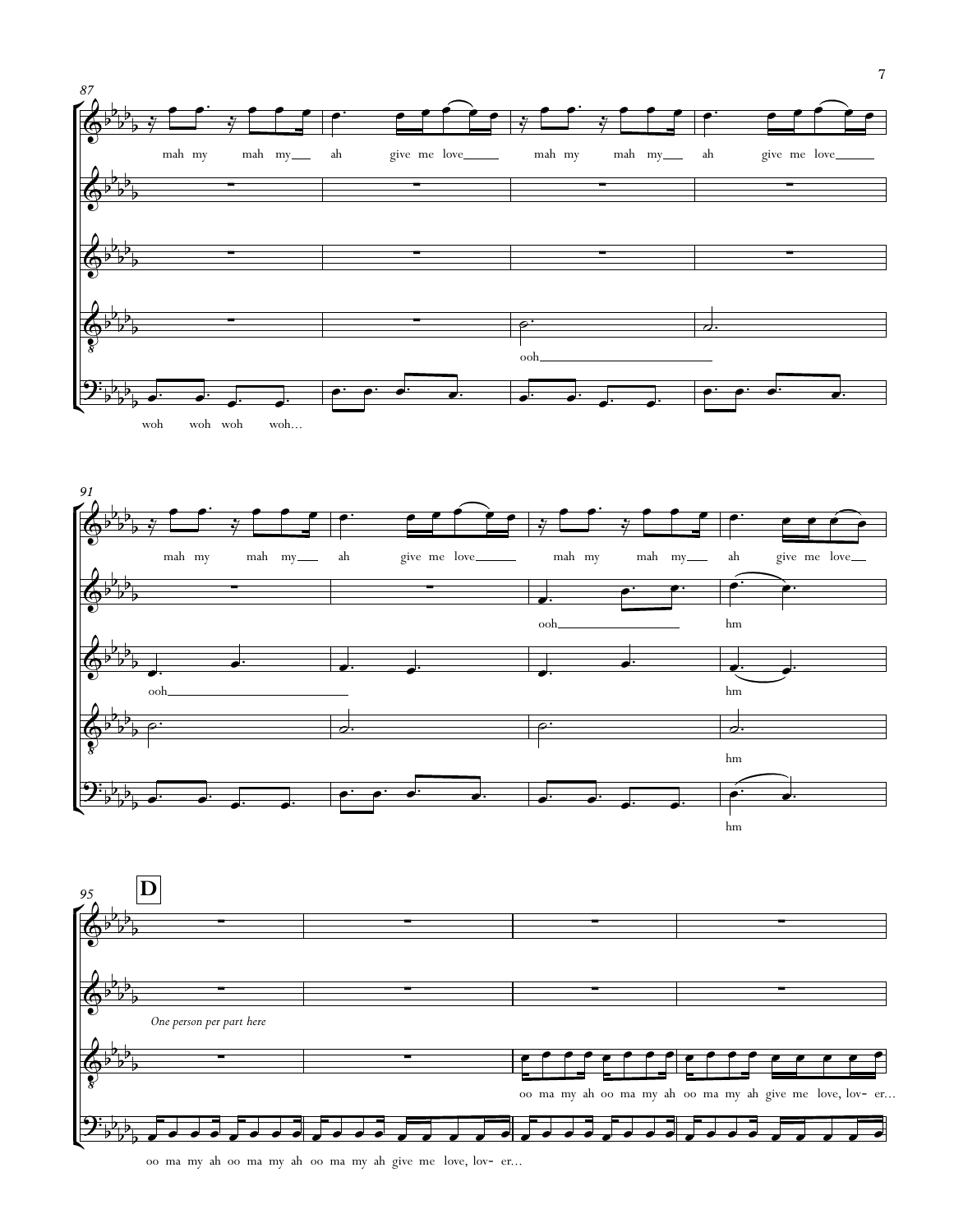